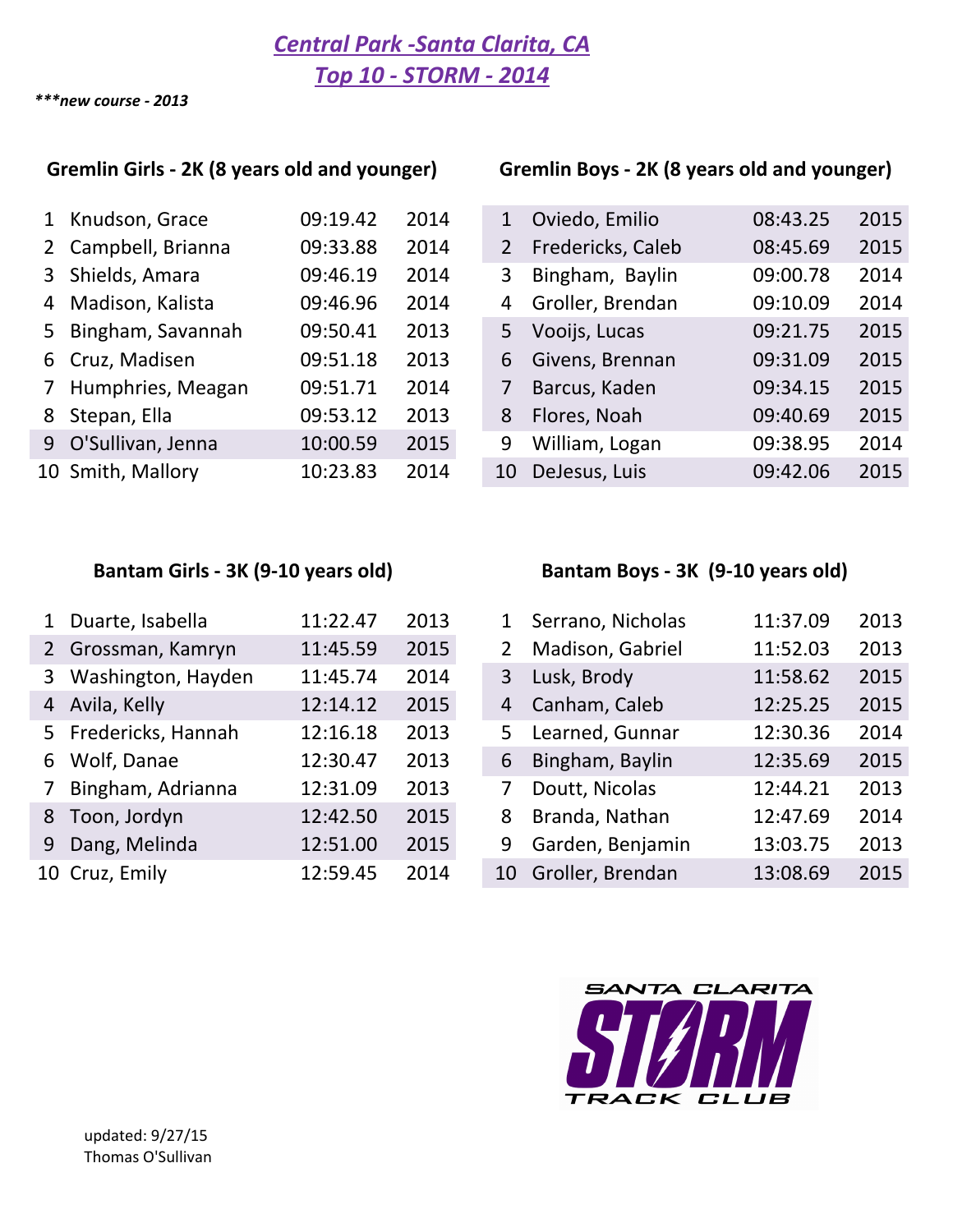# *Central Park - Santa Clarita, CA Top 10 - STORM - 2014*

*\*\*\*\* new course - 2013*

### Midget Girls - 3K (11-12 years old) Midget Boys - 3K (11-12 years old)

| 1           | Duarte, Isabella      | 10:54.09 | 2015 | 1 | Gallardo, Blake    | 10:25.72 | 2014 |
|-------------|-----------------------|----------|------|---|--------------------|----------|------|
|             | 2 Berretta, Kaela     | 11:02.25 | 2014 | 2 | Lopez, Cristian    | 10:27.69 | 2013 |
|             | 3 Schauble, Shelbi    | 11:05.66 | 2013 | 3 | Wadkins, Rylan     | 10:32.37 | 2014 |
|             | 4 Fredericks, Hannah  | 11:28.75 | 2015 |   | 4 Ornelas, Augusto | 10:43.22 | 2013 |
|             | 5 Rasplicka, Kylie    | 11:42.15 | 2013 | 5 | Serrano, Nicholas  | 10:58.59 | 2015 |
|             | 6 Dang, Audrey        | 11:44.03 | 2014 | 6 | Romine, Hunter     | 11:09.25 | 2013 |
| $7^{\circ}$ | Wolf, Danae           | 12:05.51 | 2014 | 7 | Anderson, Thomas   | 11:30.96 | 2014 |
|             | 8 Benitez, Sarah      | 12:13.56 | 2014 | 8 | Ng, Timothy        | 11:35.82 | 2014 |
|             | 9 Bingham, Adrianna   | 12:18.18 | 2014 | 9 | Ostergard, Kai     | 11:36.12 | 2013 |
|             | 10 Washington, Hayden | 12:23.50 | 2015 |   | 10 Carver, Justin  | 11:39.82 | 2014 |

|    | Gallardo, Blake   | 10:25.72 | 2014 |
|----|-------------------|----------|------|
| 2  | Lopez, Cristian   | 10:27.69 | 2013 |
| 3  | Wadkins, Rylan    | 10:32.37 | 2014 |
| 4  | Ornelas, Augusto  | 10:43.22 | 2013 |
| 5  | Serrano, Nicholas | 10:58.59 | 2015 |
| 6  | Romine, Hunter    | 11:09.25 | 2013 |
| 7  | Anderson, Thomas  | 11:30.96 | 2014 |
| 8  | Ng, Timothy       | 11:35.82 | 2014 |
| 9  | Ostergard, Kai    | 11:36.12 | 2013 |
| 10 | Carver, Justin    | 11:39.82 | 2014 |

| 1           | Jacobsson, Lindsey | 16:23.06 | 2013 | 1  | Romine, Hunter  | 14:30.18 | 2015 |
|-------------|--------------------|----------|------|----|-----------------|----------|------|
| $2^{\circ}$ | Dobbs, Mauri       | 16:38.72 | 2013 | 2  | Burson, Michael | 15:01.12 | 2013 |
|             | 3 Dang, Audrey     | 17:11.06 | 2015 | 3  | Stepan, Elijah  | 15:12.81 | 2013 |
|             | 4 Aguilar, Amaya   | 18:09.81 | 2014 | 4  | Ellis, Cory     | 15:24.47 | 2014 |
|             | 5 Rasplicka, Kylie | 18:29.78 | 2014 | 5. | Serrano, Kobe   | 15:26.11 | 2014 |
|             | 6 Jauregui, Janel  | 18:33.06 | 2013 | 6  | Wadkins, Rylan  | 15:34.84 | 2015 |
|             | 7 Branda, Alysa    | 19:15.02 | 2014 |    | Rush, Daniel    | 15:38.06 | 2014 |
|             | 8 Sharp, Kaytlynn  | 20:02.94 | 2013 | 8  | Flores, David   | 15:59.50 | 2014 |
|             | 9 Benitez, Sarah   | 20:38.91 | 2015 | 9  | Duarte, Joshua  | 16:03.84 | 2013 |
|             | 10 Seper, Grace    | 20:49.00 | 2014 | 10 | Lopez, Cristian | 16:09.72 | 2014 |

## Youth Girls - 4K (13-14 years old) **Youth Boys** - 4K (13-14 years old)

| 1              | Romine, Hunter  | 14:30.18 | 2015 |
|----------------|-----------------|----------|------|
| $\overline{2}$ | Burson, Michael | 15:01.12 | 2013 |
| 3              | Stepan, Elijah  | 15:12.81 | 2013 |
| 4              | Ellis, Cory     | 15:24.47 | 2014 |
| 5              | Serrano, Kobe   | 15:26.11 | 2014 |
| 6              | Wadkins, Rylan  | 15:34.84 | 2015 |
| 7              | Rush, Daniel    | 15:38.06 | 2014 |
| 8              | Flores, David   | 15:59.50 | 2014 |
| 9              | Duarte, Joshua  | 16:03.84 | 2013 |
| 10             | Lopez, Cristian | 16:09.72 | 2014 |